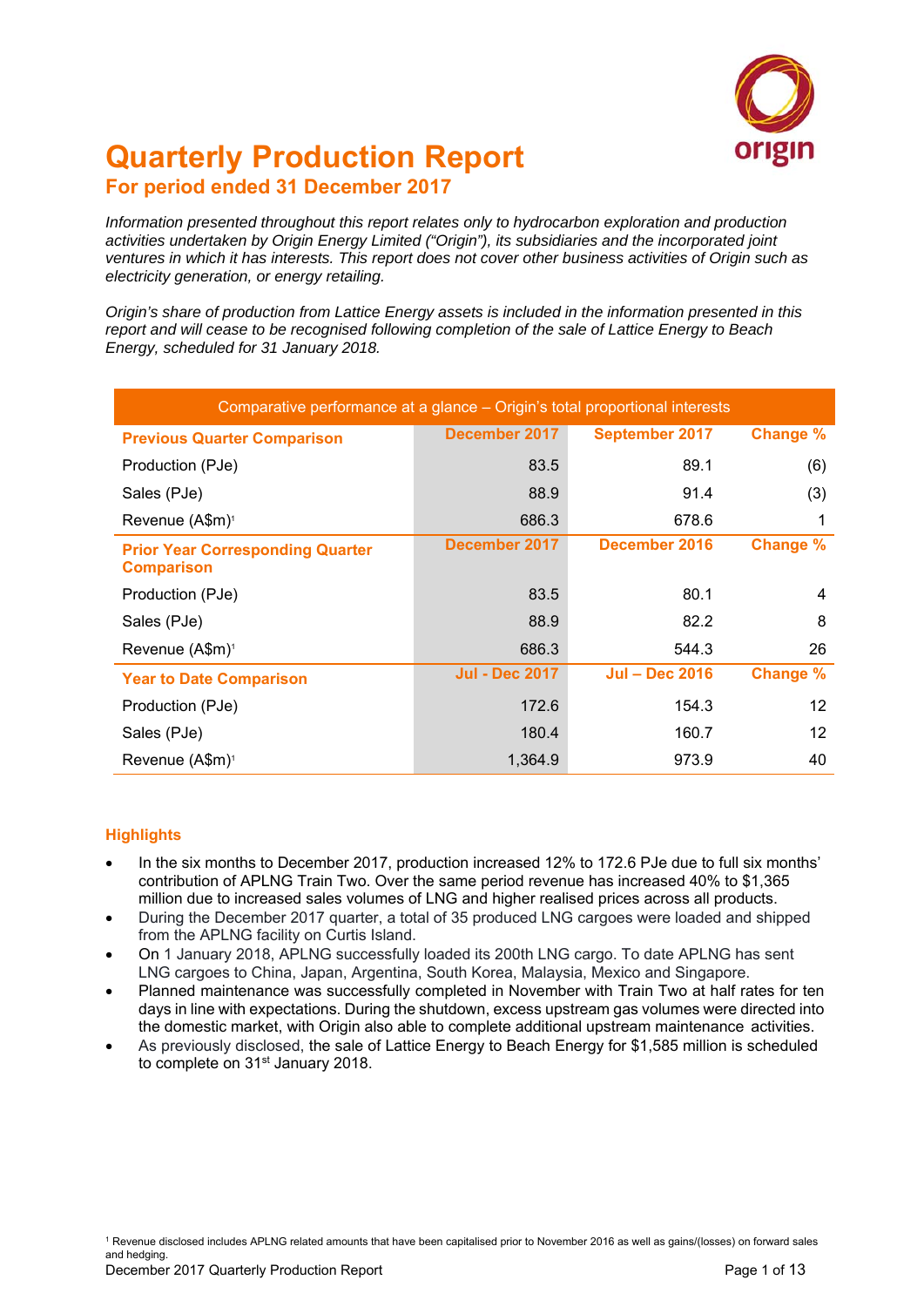#### **Production and Sales**

#### **December Quarter 2017 compared with September Quarter 2017**

Production of 83.5 PJe in the December quarter was 5.6 PJe or 6% lower than the September 2017 quarter due to lower customer demand and a seven-day plant shutdown at Otway. Total APLNG production remained stable at 63.4 PJe as lower domestic volumes were offset by an increase in LNG production.

Revenue increased by \$7.7 million or 1% in the December quarter compared to September 2017 as lower volumes from Otway were more than offset by increased sales volumes by APLNG despite stable production reflecting inventory movements and the timing of LNG cargo shipments.

#### **December Quarter 2017 compared with December Quarter 2016**

Production of 83.5 PJe in the December 2017 quarter was 3.4 PJe or 4% higher than the December 2016 quarter primarily due to increased volumes from APLNG (7.4 PJe) with two LNG trains on line and higher volumes in the Bass Basin (1.1 PJe) with the Yolla compressor on line, offset by decreased production at Otway (5.8 PJe) due to lower plant availability as a result of a planned shutdown and lower customer nominations.

Revenue increased by \$142 million or 26% from the December 2016 quarter primarily reflecting increased production at APLNG, with increased volumes sold as LNG and higher average realised prices across all products partially offset by lower production at Otway.

#### **Financial year to date 2018 compared with financial year to date 2017**

Production of 172.6 PJe in the six months to December 2017 was 18.3 PJe or 12% higher than the prior comparable period primarily due to increases from APLNG (16.7 PJe) with two LNG trains on line and increased production at Bass Basin (1.1 PJe) with the Yolla compressor on line.

Revenue increased by \$391 million or 40% from the prior comparable period primarily reflecting increased production at APLNG, with increased volumes sold as LNG and higher average realised prices across all products.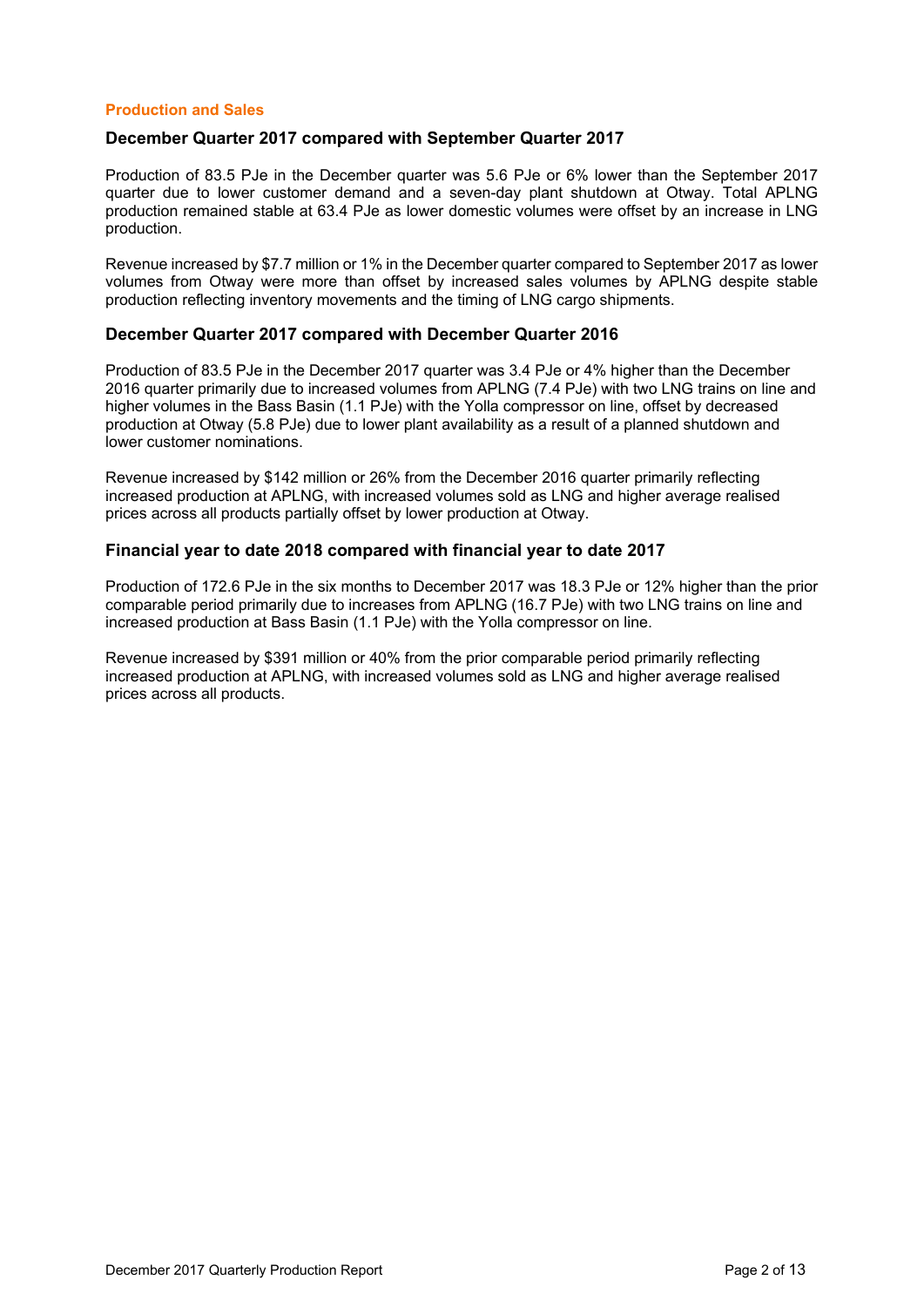# **1. PRODUCTION, SALES AND REVENUE**

# **1.1 Production by product and area (including interest in APLNG)**

| <b>Natural Gas and Ethane</b>          | <b>Unit</b> | <b>This</b><br>Quarter   | <b>Previous</b><br>Quarter | % Change                 | Dec<br>Quarter<br>2016   | <b>YTD</b><br>2017/18 | <b>YTD</b><br>2016/17 |
|----------------------------------------|-------------|--------------------------|----------------------------|--------------------------|--------------------------|-----------------------|-----------------------|
| <b>Natural Gas</b>                     | PJ          |                          |                            |                          |                          |                       |                       |
| APLNG domestic <sup>2</sup>            |             | 10.4                     | 16.6                       | (37)                     | 15.9                     | 27.0                  | 41.8                  |
| SA Cooper & SWQ                        |             | 2.8                      | 2.7                        | 7                        | 2.7                      | 5.5                   | 5.5                   |
| Otway Basin (offshore)                 |             | 6.4                      | 11.7                       | (45)                     | 11.6                     | 18.1                  | 18.0                  |
| <b>Bass Basin</b>                      |             | 2.1                      | 1.9                        | 13                       | 1.3                      | 4.0                   | 3.2                   |
| Perth Basin                            |             | 1.1                      | 1.3                        | (13)                     | 1.2                      | 2.4                   | 2.1                   |
| Taranaki Basin (onshore)               |             | $\overline{\phantom{a}}$ | $\overline{\phantom{a}}$   | $\overline{\phantom{0}}$ | $\overline{\phantom{a}}$ |                       | 0.2                   |
| Taranaki Basin (Kupe)                  |             | 3.2                      | 3.4                        | (6)                      | 2.7                      | 6.6                   | 6.1                   |
| <b>Ethane</b>                          | PJ          |                          |                            |                          |                          |                       |                       |
| SA Cooper & SWQ                        |             | 0.4                      | 0.4                        |                          | 0.4                      | 0.8                   | 0.9                   |
| <b>Total Production</b>                |             | 26.4                     | 38.0                       | (30)                     | 35.8                     | 64.4                  | 77.8                  |
| <b>Total Sales Volume</b>              |             | 32.3                     | 41.7                       | (22)                     | 39.8                     | 74.0                  | 85.3                  |
| Total Commodity Revenue <sup>3,4</sup> | \$M         | 157.4                    | 223.3                      | (30)                     | 176.9                    | 380.8                 | 340.9                 |
| Average Gas Price - Total $3,4$        | \$/GJ       | 4.87                     | 5.36                       | (9)                      | 4.44                     | 5.14                  | 4.00                  |
| Average Gas Price - $APLNG^{3,4}$      |             | 3.78                     | 4.42                       | (15)                     | 3.18                     | 4.13                  | 2.55                  |
| Average Gas Price - ex APLNG           |             | 5.94                     | 6.24                       | (5)                      | 5.50                     | 6.11                  | 5.62                  |

| Liquefied Natural Gas (LNG)                 | Unit       | <b>This</b><br>Quarter | <b>Previous</b><br>Quarter | $\%$<br>Change | 'Dec<br>Quarter<br>2016 | <b>YTD</b><br>2017/18 | <b>YTD</b><br>2016/17 |
|---------------------------------------------|------------|------------------------|----------------------------|----------------|-------------------------|-----------------------|-----------------------|
| <b>LNG</b>                                  | Kt         |                        |                            |                |                         |                       |                       |
| <b>Total Production</b>                     |            | 885.7                  | 825.9                      | 7              | 656.7                   | 1,711.6               | 1,117.8               |
| <b>Total Sales Volume</b>                   |            | 922.3                  | 788.0                      | 17             | 660.5                   | 1,710.3               | 1,157.3               |
| <b>Total Commodity Revenue</b> <sup>3</sup> | \$Μ        | 449.3                  | 385.2                      | 17             | 297.7                   | 834.5                 | 484.1                 |
| Average LNG Price <sup>3</sup>              | US\$/mmbtu | 7.14                   | 7.34                       | (3)            | 6.43                    | 7.23                  | 5.97                  |

| Crude Oil                      | Unit   | <b>This</b><br>Quarter | Previous<br>Quarter      | % Change                 | Dec<br>Quarter<br>2016 | <b>YTD</b><br>2017/18 | <b>YTD</b><br>2016/17 |
|--------------------------------|--------|------------------------|--------------------------|--------------------------|------------------------|-----------------------|-----------------------|
| Crude Oil                      | kbbls  |                        |                          |                          |                        |                       |                       |
| SA Cooper & SWQ                |        | 56.7                   | 56.6                     | $\overline{\phantom{a}}$ | 69.4                   | 113.4                 | 139.7                 |
| Taranaki Basin (onshore)       |        | $\qquad \qquad$        | $\overline{\phantom{a}}$ | $\overline{\phantom{a}}$ | 6.2                    |                       | 22.3                  |
| <b>Total Production</b>        |        | 56.7                   | 56.6                     | $\overline{\phantom{a}}$ | 75.6                   | 113.4                 | 162.0                 |
| <b>Total Sales Volume</b>      |        | 297.5                  | 306.9                    | (3)                      | 322.2                  | 604.4                 | 695.2                 |
| <b>Total Commodity Revenue</b> | \$Μ    | 25.3                   | 20.2                     | 26                       | 22.7                   | 45.5                  | 47.1                  |
| <b>Average Crude Price</b>     | \$/bbl | 85                     | 66                       | 29                       | 70                     | 75                    | 68                    |

<sup>2</sup> Refers to production to meet domestic supply requirements and excludes production directed towards the LNG facility on Curtis Island.<br><sup>3</sup> Prior periods include capitalised revenue related to APLNG ramp gas and LNG sale

<sup>4</sup> Includes gas sold by APLNG to Origin under long term contract.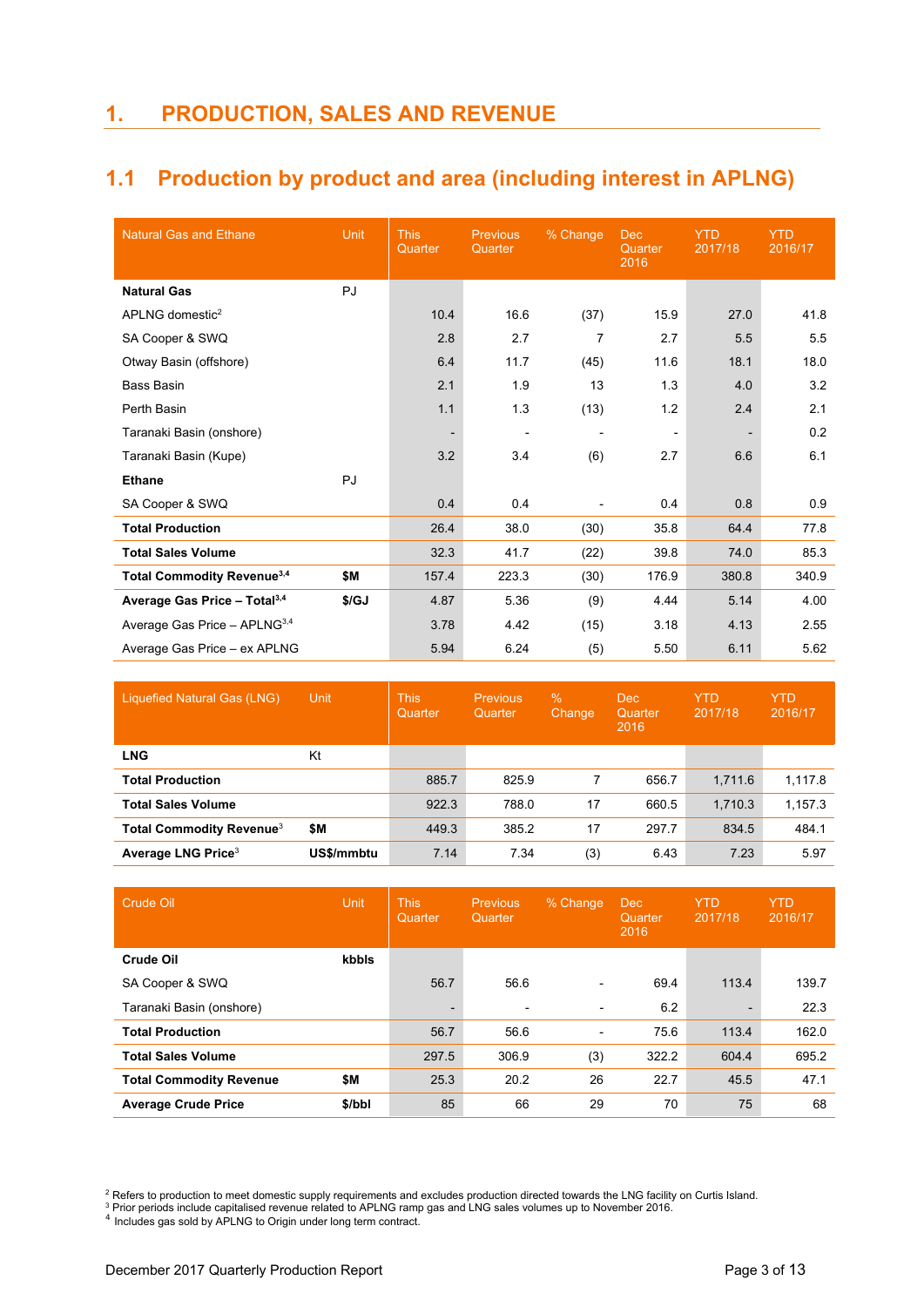| Condensate/Naphtha              | Unit   | <b>This</b><br>Quarter | <b>Previous</b><br>Quarter | % Change                 | <b>Dec</b><br>Quarter<br>2016 | <b>YTD</b><br>2017/18 | <b>YTD</b><br>2016/17 |
|---------------------------------|--------|------------------------|----------------------------|--------------------------|-------------------------------|-----------------------|-----------------------|
| Condensate/Naphtha              | kbbls  |                        |                            |                          |                               |                       |                       |
| <b>APLNG</b>                    |        | ٠                      | $\overline{\phantom{a}}$   | $\overline{\phantom{a}}$ | $\overline{\phantom{a}}$      |                       | 0.3                   |
| SA Cooper & SWQ                 |        | 53.9                   | 46.6                       | 16                       | 45.3                          | 100.5                 | 90.3                  |
| Otway Basin (offshore)          |        | 81.8                   | 128.4                      | (36)                     | 130.3                         | 210.3                 | 211.5                 |
| Bass Basin                      |        | 69.6                   | 61.5                       | 13                       | 41.8                          | 131.1                 | 105.1                 |
| Perth Basin                     |        | 0.6                    | 0.6                        | $\overline{\phantom{a}}$ | 0.7                           | 1.2                   | 1.2                   |
| Taranaki Basin (Kupe)           |        | 146.8                  | 158.4                      | (7)                      | 143.1                         | 305.2                 | 315.8                 |
| <b>Total Production</b>         |        | 352.7                  | 395.5                      | (11)                     | 361.1                         | 748.3                 | 724.2                 |
| <b>Total Sales Volume</b>       |        | 404.9                  | 376.0                      | 8                        | 388.8                         | 780.9                 | 714.5                 |
| <b>Total Commodity Revenue</b>  | \$M    | 28.5                   | 22.1                       | 29                       | 23.6                          | 50.6                  | 41.9                  |
| <b>Average Condensate Price</b> | \$/bbl | 70                     | 59                         | 20                       | 61                            | 65                    | 59                    |

| <b>LPG</b>                     | Unit | <b>This</b><br>Quarter   | <b>Previous</b><br>Quarter | % Change                 | <b>Dec</b><br>Quarter<br>2016 | <b>YTD</b><br>2017/18 | <b>YTD</b><br>2016/17 |
|--------------------------------|------|--------------------------|----------------------------|--------------------------|-------------------------------|-----------------------|-----------------------|
| <b>LPG</b>                     | Kt   |                          |                            |                          |                               |                       |                       |
| SA Cooper & SWQ                |      | 5.9                      | 6.0                        | (2)                      | 5.4                           | 11.9                  | 11.5                  |
| Otway Basin (offshore)         |      | 10.6                     | 16.2                       | (34)                     | 17.3                          | 26.9                  | 27.4                  |
| Bass Basin                     |      | 6.4                      | 5.9                        | $\overline{7}$           | 3.3                           | 12.3                  | 9.2                   |
| Taranaki Basin (onshore)       |      | $\overline{\phantom{0}}$ | $\overline{\phantom{a}}$   | $\overline{\phantom{a}}$ | 0.1                           |                       | 0.3                   |
| Taranaki Basin (Kupe)          |      | 12.2                     | 12.2                       | $\overline{\phantom{a}}$ | 9.4                           | 24.4                  | 18.7                  |
| <b>Total Production</b>        |      | 35.1                     | 40.3                       | (13)                     | 35.5                          | 75.5                  | 67.0                  |
| <b>Total Sales Volume</b>      |      | 33.1                     | 46.3                       | (28)                     | 35.5                          | 79.4                  | 66.8                  |
| <b>Total Commodity Revenue</b> | \$Μ  | 21.9                     | 23.0                       | (5)                      | 16.4                          | 44.9                  | 28.5                  |
| <b>Average LPG Price</b>       | \$/t | 662                      | 497                        | 33                       | 461                           | 566                   | 426                   |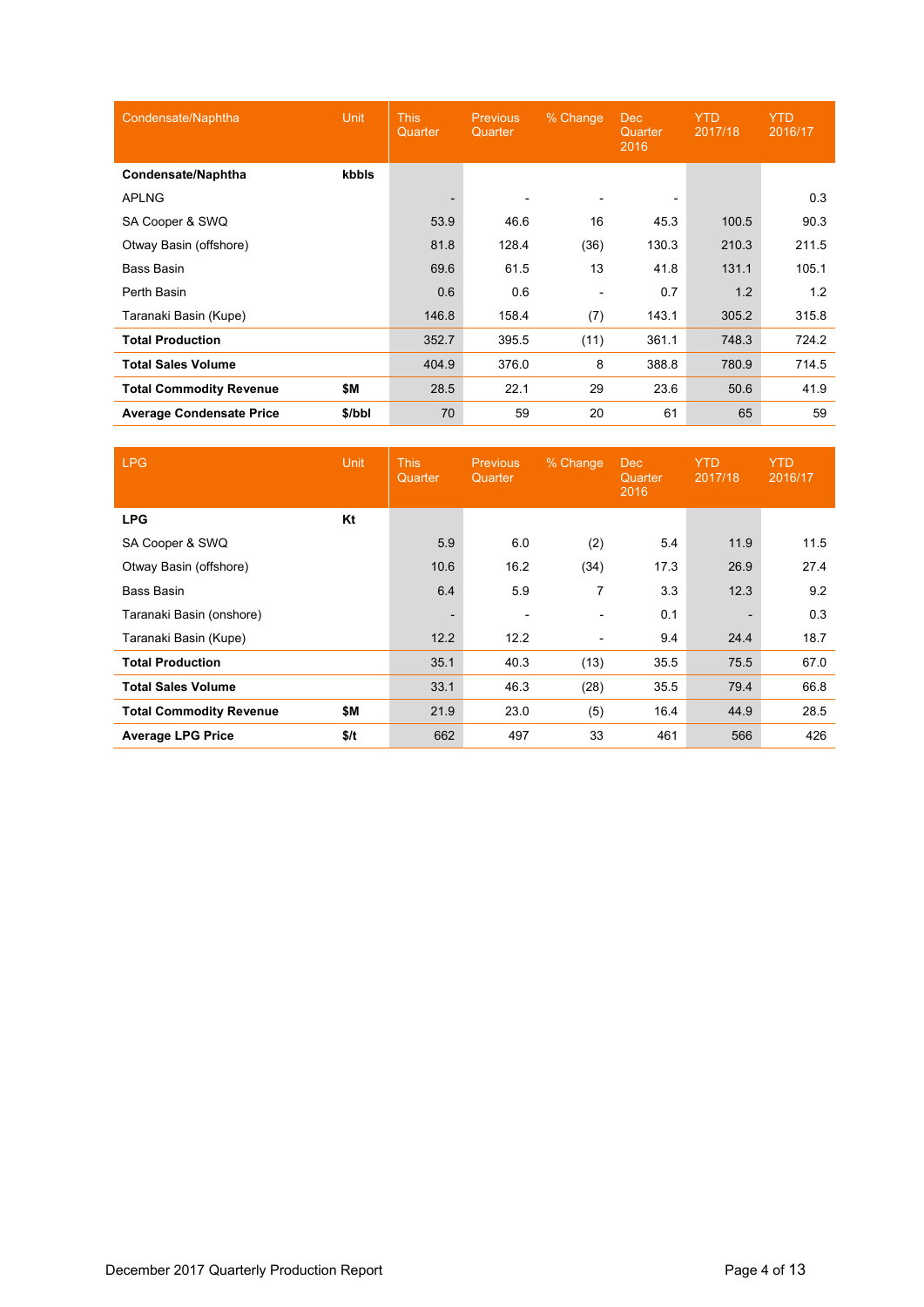# **1.2 Production by basin (including interest in APLNG)**

| <b>Production by Basin</b><br>(All products, PJe)                          | Unit   | <b>This</b><br>Quarter | <b>Previous</b><br>Quarter | $\%$<br>Change | Dec Quarter<br>2016 | <b>YTD</b><br>2017/18 | <b>YTD</b><br>2016/17 |
|----------------------------------------------------------------------------|--------|------------------------|----------------------------|----------------|---------------------|-----------------------|-----------------------|
| <b>Production by Basin</b>                                                 | PJe    |                        |                            |                |                     |                       |                       |
| APLNG <sup>5</sup>                                                         |        | 63.4                   | 63.5                       |                | 56.0                | 126.8                 | 110.1                 |
| SA Cooper & SWQ                                                            |        | 4.1                    | 3.9                        | 6              | 4.0                 | 8.1                   | 8.2                   |
| Otway Basin (offshore)                                                     |        | 7.4                    | 13.1                       | (44)           | 13.2                | 20.5                  | 20.5                  |
| <b>Bass Basin</b>                                                          |        | 2.8                    | 2.5                        | 12             | 1.7                 | 5.3                   | 4.2                   |
| Perth Basin                                                                |        | 1.2                    | 1.3                        | (9)            | 1.2                 | 2.4                   | 2.1                   |
| Taranaki Basin (onshore)                                                   |        |                        |                            |                | 0.1                 |                       | 0.3                   |
| Taranaki Basin (Kupe)                                                      |        | 4.6                    | 4.8                        | (4)            | 4.0                 | 9.5                   | 8.7                   |
| <b>Total Production Volume</b>                                             |        | 83.5                   | 89.1                       | (6)            | 80.1                | 172.6                 | 154.3                 |
| <b>Total Sales Volume</b>                                                  |        | 88.9                   | 91.4                       | (3)            | 82.2                | 180.4                 | 160.7                 |
| <b>Total Commodity Revenue</b>                                             | \$Μ    | 682.4                  | 673.8                      | 1              | 537.3               | 1,356.2               | 942.6                 |
| Gain / (Loss) on forward sale <sup>6</sup><br>and oil hedging <sup>7</sup> | \$Μ    | 3.9                    | 4.9                        | (21)           | 7.1                 | 8.7                   | 31.3                  |
| <b>Total Revenue</b>                                                       | \$M    | 686.3                  | 678.6                      | 1              | 544.3               | 1,364.9               | 973.9                 |
| <b>Average Commodity Price</b>                                             | \$/GJe | 7.72                   | 7.42                       | 4              | 6.63                | 7.57                  | 6.06                  |

## **1.3 Production, Sales Volumes and Revenue Summaries**

## **1.3.1 Origin excluding interest in APLNG**

| <b>Total All Products</b>                 | 'Unit      | <b>This</b><br>Quarter | <b>Previous</b><br>Quarter | % Change | Dec.<br>Quarter<br>2016 | <b>YTD</b><br>2017/18 | <b>YTD</b><br>2016/17 |
|-------------------------------------------|------------|------------------------|----------------------------|----------|-------------------------|-----------------------|-----------------------|
| <b>Production Volume</b>                  | PJe        | 20.1                   | 25.7                       | (22)     | 24.1                    | 45.8                  | 44.2                  |
| Sales Volume                              | PJe        | 21.8                   | 27.6                       | (21)     | 27.4                    | 49.4                  | 51.5                  |
| Sales Revenue                             | \$M        | 172.6                  | 199.2                      | (13)     | 181.7                   | 371.8                 | 343.6                 |
| Gain / (loss) – forward sale <sup>5</sup> | <b>\$M</b> | 3.9                    | 4.9                        | (21)     | 7.1                     | 8.7                   | 16.8                  |
| <b>Total Revenue</b>                      | \$Μ        | 176.5                  | 204.1                      | (14)     | 188.7                   | 380.5                 | 360.3                 |
| <b>Average Commodity Price</b>            | \$/GJe     | 8.09                   | 7.40                       | 9        | 6.90                    | 7.71                  | 7.00                  |

<sup>&</sup>lt;sup>5</sup> Refers to production to meet domestic supply requirements and production directed to the LNG facility on Curtis Island (including liquefaction gas).<br><sup>6</sup> Refers to Origin's oil and condensate forward sale agreements. In condensate production over a 72 month period commencing 1 July 2015. The fixed price of US\$62.40/bbl represents the forward oil price at the time of US\$89/bbl, discounted to reflect the receipt of the proceeds upfront. Upon entry into the agreements, Origin received A\$482 million. Origin intends to close out these agreements following the completion of the sale of Lattice Energy to Beach Energy, scheduled for 31 January 2018.<br><sup>7</sup> Refers to hedge payouts associated with Origin's hedging of its APLNG related JCC oil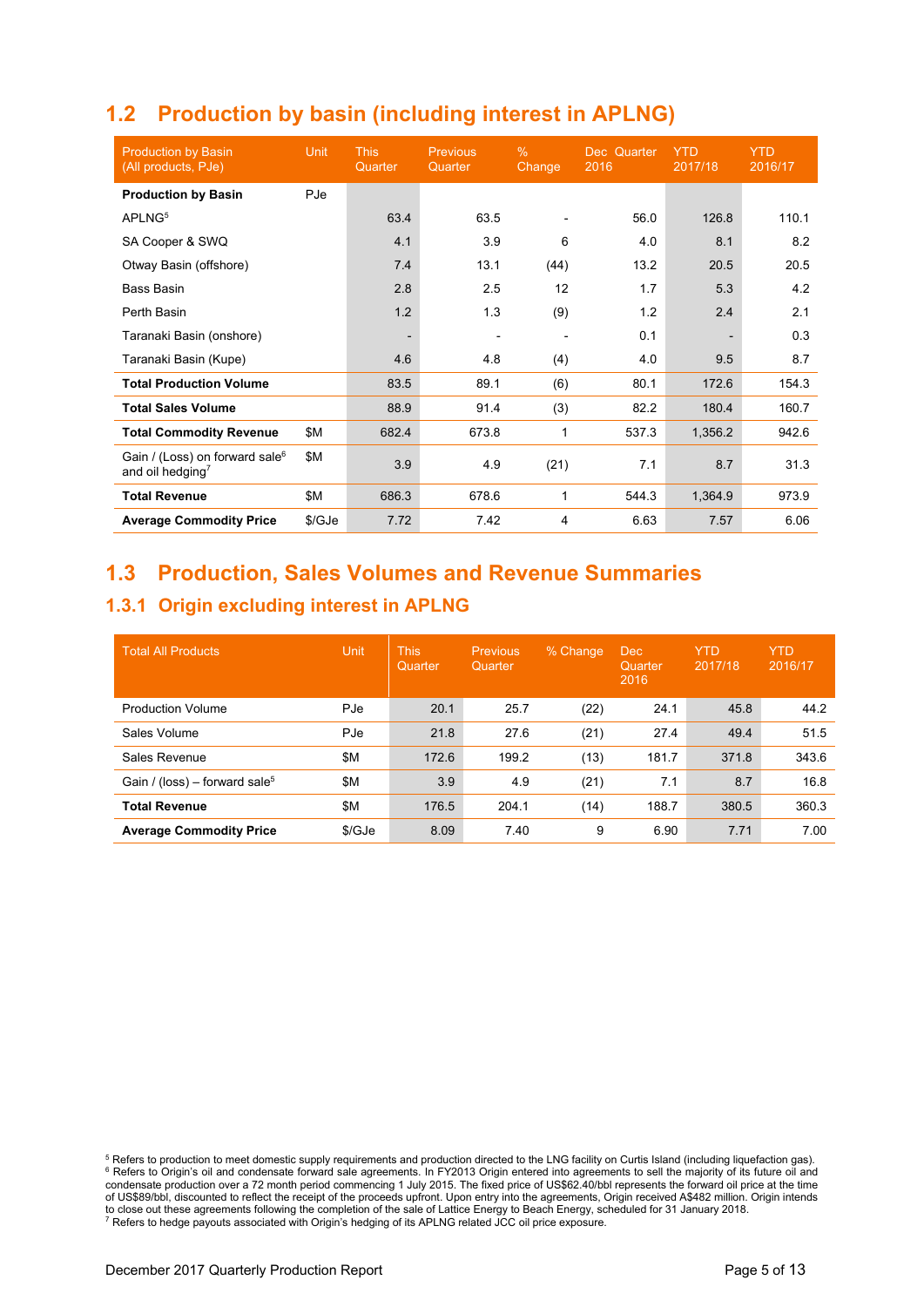### **1.3.2 Origin's interest in APLNG**

| <b>Total All Products</b>                        | Unit   | <b>This</b><br>Quarter | <b>Previous</b><br>Quarter | % Change                 | <b>Dec</b><br>Quarter<br>2016 | <b>YTD</b><br>2017/18 | <b>YTD</b><br>2016/17 |
|--------------------------------------------------|--------|------------------------|----------------------------|--------------------------|-------------------------------|-----------------------|-----------------------|
| Production APLNG 100%                            | PJe    | 169.0                  | 169.2                      | $\overline{\phantom{a}}$ | 149.3                         | 338.3                 | 293.6                 |
| Origin's 37.5% interest                          |        |                        |                            |                          |                               |                       |                       |
| Production (all products)                        | PJe    | 63.4                   | 63.5                       | $\overline{\phantom{0}}$ | 56.0                          | 126.8                 | 110.1                 |
| Sales (all products)                             | PJe    | 67.1                   | 63.9                       | 5                        | 54.8                          | 131.0                 | 109.2                 |
| Revenue <sup>8</sup>                             | \$M    | 509.8                  | 474.5                      | 7                        | 355.6                         | 984.3                 | 599.1                 |
| Gain/(loss) on oil hedging (Origin<br>only $)^9$ |        |                        |                            | $\overline{\phantom{0}}$ | $\overline{\phantom{0}}$      |                       | 14.6                  |
| <b>Total Revenue</b>                             |        | 509.8                  | 474.5                      | 7                        | 355.6                         | 984.3                 | 613.7                 |
| <b>Average Commodity Price</b>                   | \$/GJe | 7.59                   | 7.43                       | 2                        | 6.49                          | 7.51                  | 5.62                  |

# **1.4 Internal and External Purchase and Sales Summary**

## **1.4.1 Internal and External Sales (Origin excluding interest in APLNG)**

| Internal & External Sales Volumes | Unit | <b>This</b><br>Quarter | <b>Previous</b><br>Quarter | % Change | Dec<br>Quarter<br>2016 | <b>YTD</b><br>2017/18 | YTD<br>2016/17 |
|-----------------------------------|------|------------------------|----------------------------|----------|------------------------|-----------------------|----------------|
| <b>Sales Volume</b>               | PJe  |                        |                            |          |                        |                       |                |
| Sales to Energy Markets business  |      | 9.2                    | 14.0                       | (34)     | 13.5                   | 23.2                  | 22.6           |
| Sales to external parties         |      | 12.6                   | 13.6                       | (7)      | 13.8                   | 26.2                  | 28.8           |
| <b>Total</b>                      |      | 21.8                   | 27.6                       | (21)     | 27.4                   | 49.4                  | 51.5           |

### **1.4.2 External Purchases**

| <b>Product Purchase Volumes included</b><br>in above sales | Unit | <b>This</b><br>Quarter | <b>Previous</b><br>Quarter | % Change | Dec<br>Quarter<br>2016 | YTD<br>2017/18 | YTD<br>2016/17 |
|------------------------------------------------------------|------|------------------------|----------------------------|----------|------------------------|----------------|----------------|
| Origin (excluding interest in APLNG)                       | PJe  | 1.5                    | 1.1                        | 36       | 1.6                    | 2.6            | 3.4            |
| Origin's 37.5% interest in APLNG                           | PJe  | 4.0                    | 6.0                        | (35)     | 1.4                    | 10.0           | 2.5            |
| Total                                                      | PJe  | 5.5                    | 7.2                        | (24)     | 3.0                    | 12.6           | 6.0            |

<sup>8</sup> Prior periods include capitalised revenue related to APLNG ramp gas and LNG sales volumes up to November 2016.<br><sup>9</sup> Refers to hedge payouts associated with Origin's hedging of its APLNG related JCC oil price exposure.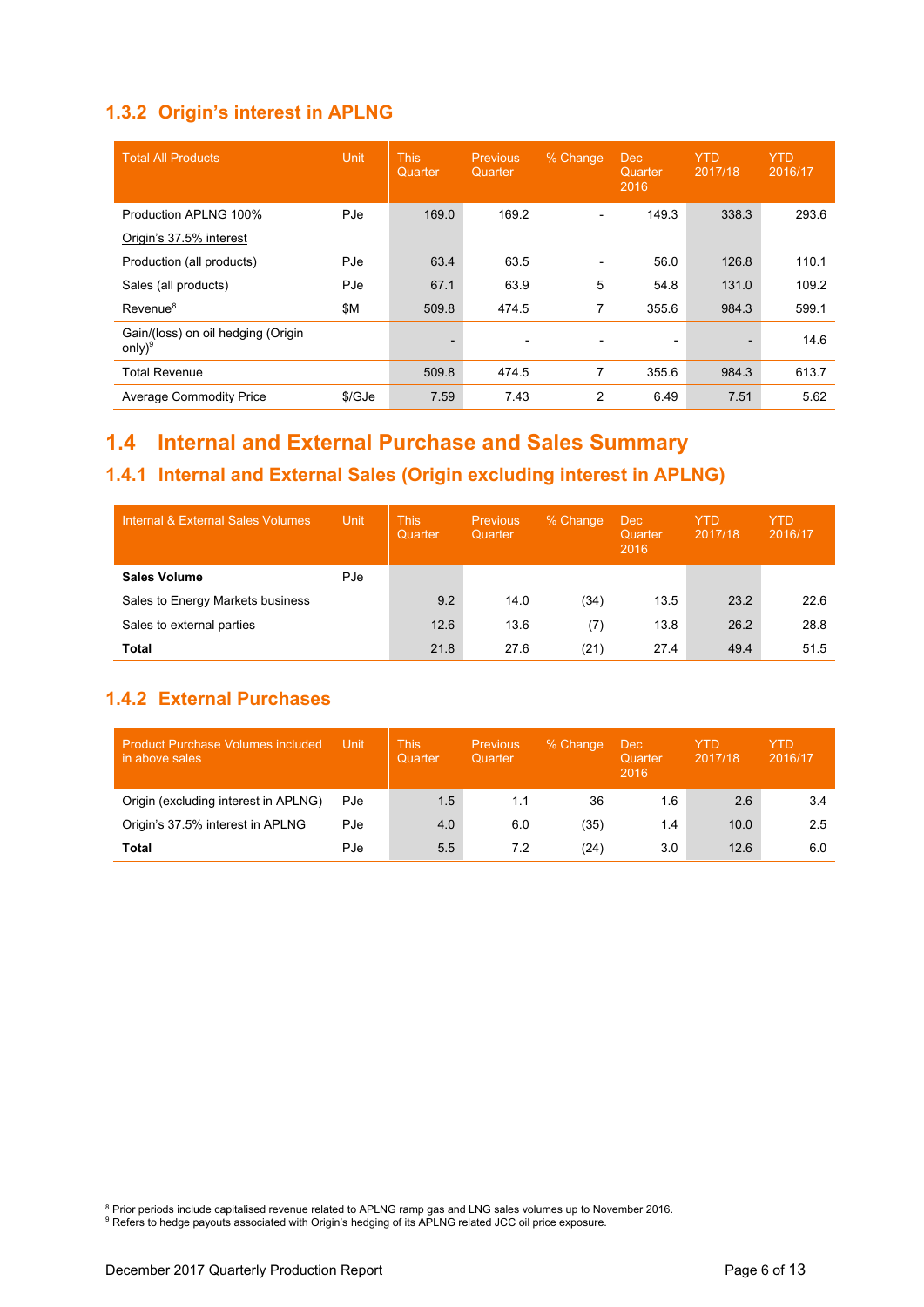## **2. DEVELOPMENT AND EXPLORATION OPERATIONS**

## **2.1 Origin's interests held through Australia Pacific LNG (APLNG)**

#### **2.1.1 Operations Update**

APLNG production (100%) was 169.0 PJe during the quarter in line with the September 2017 quarter (169.2 PJe).

APLNG sales volume (100%) was up 8.5 PJe to 178.9 PJe during the quarter primarily reflecting inventory movements and timing of LNG cargoes.

During the quarter, production from operated fields increased to an average of 1,406 TJ/d from 1,375 TJ/d in the September 2017 quarter (APLNG share), reflecting ongoing commissioning of new wells in the Surat Basin, with a focus on Reedy Creek/Combabula, and improving production from existing wells and facilities.

Average production from non-operated assets decreased to 431 TJ/d in the December 2017 quarter from 465 TJ/d in the September 2017 quarter (APLNG share). Production from QGC operated fields decreased to 319 TJ/d from 349 TJ/d due to the planned gas processing facility shutdown in October.

Planned maintenance was successfully completed in November, with Train 2 at half rates for ten days, in line with expectations. During the shutdown, excess upstream gas volumes were directed into the domestic market, with Origin also able to complete additional upstream maintenance activities.

APLNG expects to complete two downstream maintenance shutdowns, one in Q3 FY2018 and one in Q4 FY2018 each involving one train shutdown for approximately sixteen days.

During the December 2017 quarter, a total of 35 produced LNG cargoes were loaded and shipped from the APLNG facility on Curtis Island. On 1 January 2018, APLNG successfully loaded its 200th LNG cargo. To date APLNG has sent LNG cargoes to China, Japan, Argentina, South Korea, Malaysia, Mexico and Singapore. APLNG participated in the drilling of 74 operated development wells and 25 non-operated development wells during the December 2017 quarter.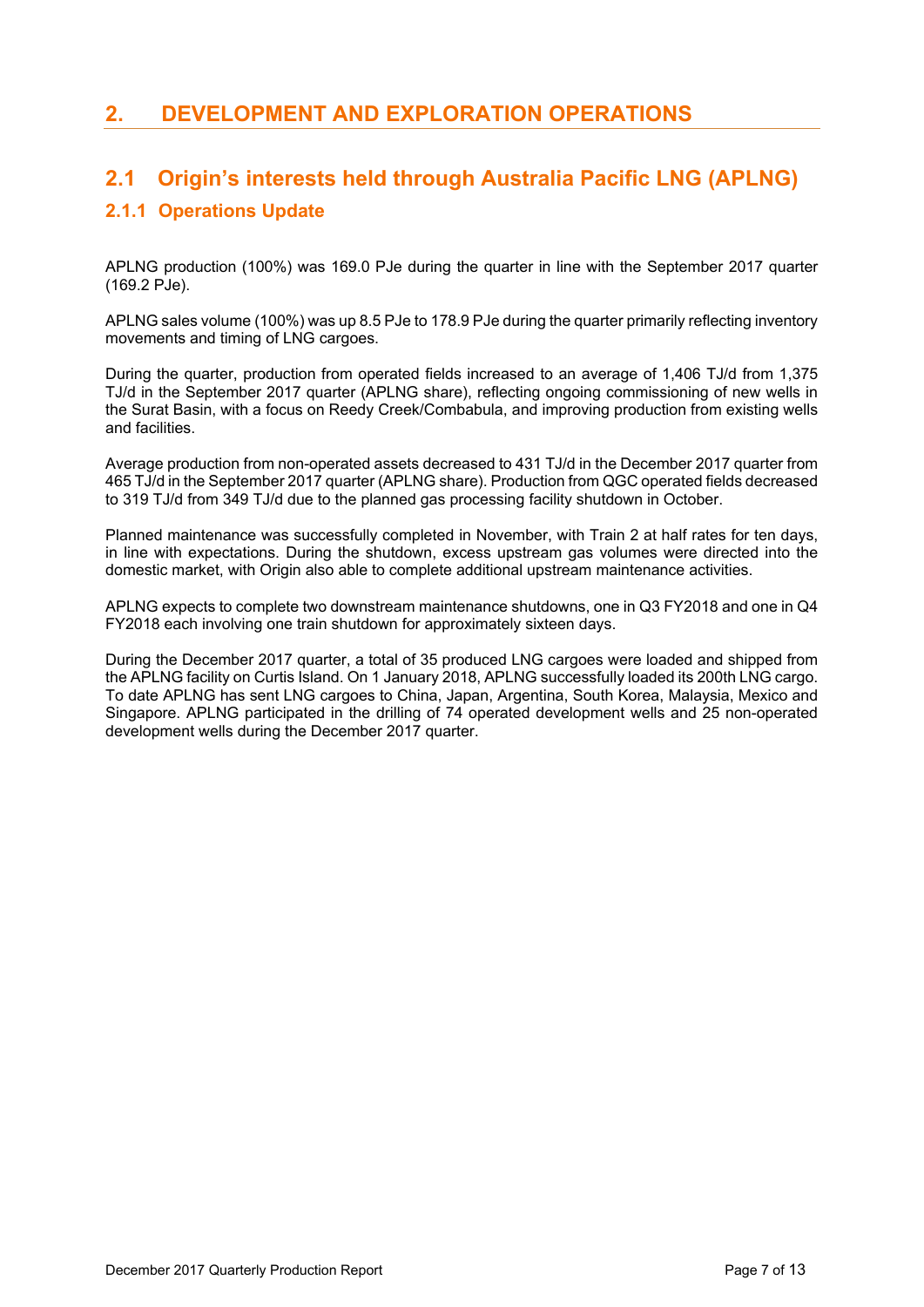### **APLNG Operated Production Wells**

|       |                    |                                          |                     | <b>Development Wells</b>     |                              |
|-------|--------------------|------------------------------------------|---------------------|------------------------------|------------------------------|
|       |                    | Avg daily<br>production<br>(APLNG share) |                     | Wells drilled                | <b>Wells</b><br>commissioned |
|       | Spring Gully       | 276.9 TJ/d                               | This Quarter        | $\overline{7}$               | 13                           |
|       |                    |                                          | YTD 2017/18         | 16                           | 13                           |
| Bowen | Peat               | $6.7$ TJ/d                               | <b>This Quarter</b> | $\overline{a}$               |                              |
|       |                    |                                          | <b>YTD 2017/18</b>  | -                            |                              |
|       | Denison            | $0.2$ TJ/d                               | This Quarter        | $\qquad \qquad \blacksquare$ |                              |
|       |                    |                                          | <b>YTD 2017/18</b>  | $\qquad \qquad \blacksquare$ |                              |
|       | Talinga            | 193.9 TJ/d                               | <b>This Quarter</b> | 10                           | 4                            |
|       |                    |                                          | <b>YTD 2017/18</b>  | 10                           | 4                            |
|       | Orana              | 185.6 TJ/d                               | This Quarter        | 4                            | $\overline{\phantom{0}}$     |
| Surat |                    |                                          | YTD 2017/18         | 4                            |                              |
|       | Condabri           | 374.1 TJ/d                               | This Quarter        | 15                           | 10                           |
|       |                    |                                          | <b>YTD 2017/18</b>  | 23                           | 35                           |
|       | Combabula /        | 369.0 TJ/d                               | This Quarter        | 38                           | 48                           |
|       | <b>Reedy Creek</b> |                                          | YTD 2017/18         | 84                           | 78                           |
|       | <b>TOTAL</b>       | 1,406.4 TJ/d                             | <b>This Quarter</b> | 74                           | 75                           |
|       |                    |                                          | <b>YTD 2017/18</b>  | 137                          | 130                          |

### **APLNG Non-Operated Production Wells**

|             |                            |                                                                |                     | <b>Development Wells</b> |                              |  |
|-------------|----------------------------|----------------------------------------------------------------|---------------------|--------------------------|------------------------------|--|
|             |                            | Avg daily<br>production<br>(APLNG share)                       |                     | Wells drilled            | <b>Wells</b><br>commissioned |  |
| <b>GLNG</b> | Fairview /                 | <b>This Quarter</b><br>112.2 TJ/d<br>YTD 2017/18               |                     |                          | 31                           |  |
|             | Arcadia                    |                                                                | 10                  | 34                       |                              |  |
|             |                            |                                                                |                     | <b>This Quarter</b>      | 14                           |  |
|             | Anya                       |                                                                | YTD 2017/18         | 14                       |                              |  |
|             |                            | <b>This Quarter</b><br>143.4 TJ/d<br>Kenya East<br>YTD 2017/18 |                     | 11                       |                              |  |
| QGC         |                            |                                                                | 12                  |                          |                              |  |
|             | Kenya                      | 166.3 TJ/d                                                     | <b>This Quarter</b> |                          | $\overline{2}$               |  |
|             |                            |                                                                | <b>YTD 2017/18</b>  | 19                       | 3                            |  |
|             | <b>Bellevue</b>            | $9.0$ TJ/d                                                     | This Quarter        |                          |                              |  |
|             |                            |                                                                | YTD 2017/18         |                          |                              |  |
|             | <b>TOTAL</b><br>430.9 TJ/d |                                                                | <b>This Quarter</b> | 25                       | 33                           |  |
|             |                            |                                                                | <b>YTD 2017/18</b>  | 55                       | 37                           |  |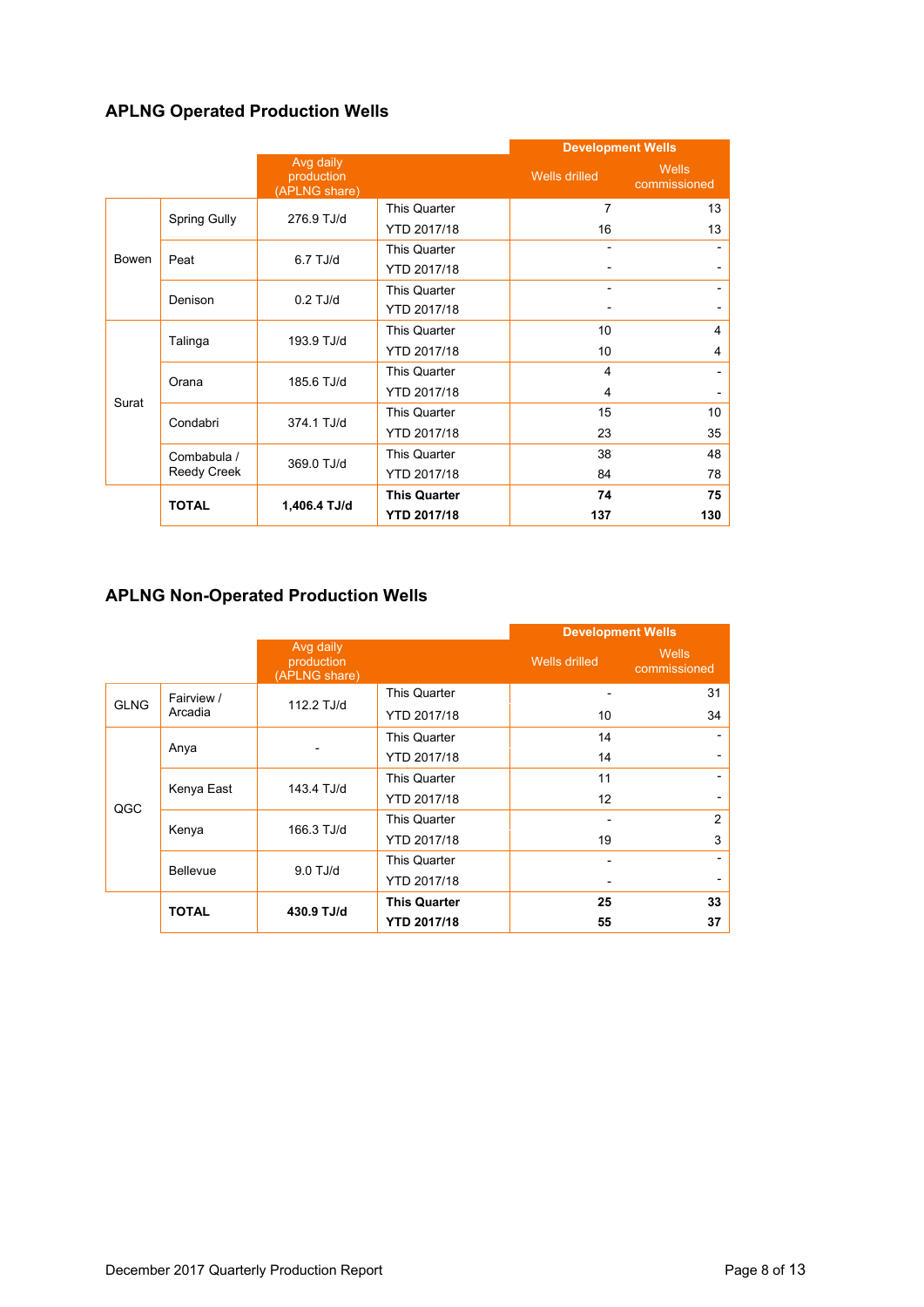## **3. DRILLING ACTIVITY**

# **3.1 Exploration/Appraisal**

The table below summarises the exploration and appraisal drilling in which Origin had an interest during the Quarter:

| <b>Exploration/Appraisal Wells</b> | <b>Basin / Area</b> | <b>Target</b> | <b>Origin Effective</b><br>Interest % | <b>Well Status</b> |
|------------------------------------|---------------------|---------------|---------------------------------------|--------------------|
| Isoptera 1                         | Cooper - SA         | Oil           | 13.19%                                | C&S                |
| Warumpi 1                          | Cooper - SA         | Oil           | 13.19%                                | C&S                |
| Gooranie 1DW1                      | Cooper - SA         | Gas           | 13.19%                                | P&A                |
| Caraka 3                           | Cooper - SA         | Gas           | 13.19%                                | C&S                |
| Namur 5                            | Cooper - SA         | Gas           | 13.19%                                | C&S                |
| Namur <sub>6</sub>                 | Cooper - SA         | Gas           | 13.19%                                | C&S                |
| Namur 7                            | Cooper - SA         | Gas           | 13.19%                                | C&S                |

\* Denotes Origin operatorship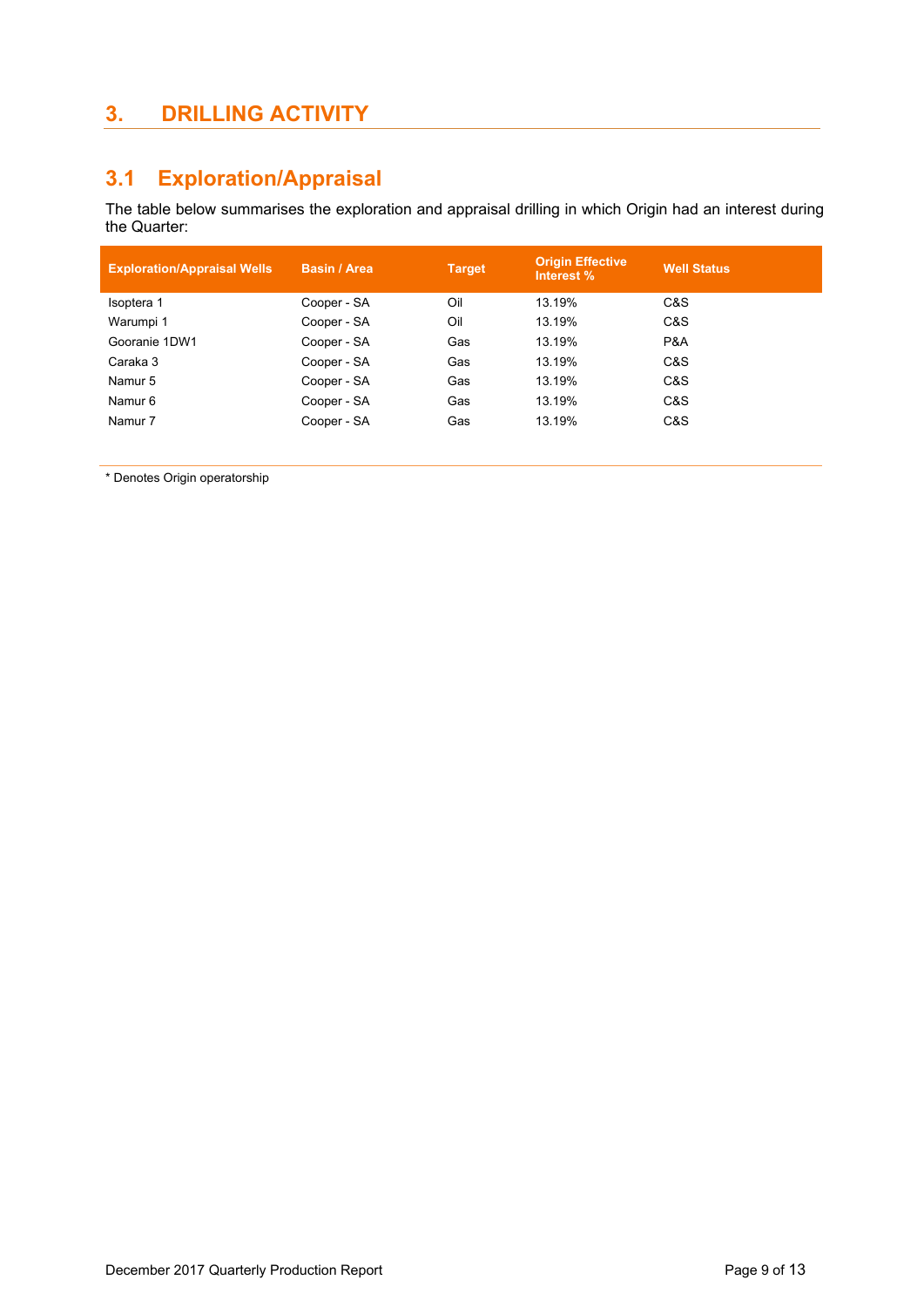# **3.2 Development**

The table below summarises development drilling in which Origin had an interest during the December 2017 quarter. Origin participated in 99 CSG development wells across the Bowen and Surat Basins, 4 conventional gas development wells and 7 oil development wells in the Cooper Basin during the December 2017 quarter.

| <b>Basin / Area</b>      | <b>Origin Effective</b> | <b>Well Status</b> | <b>Basin / Area</b>      | <b>Origin Effective</b> | <b>Well Status</b> |
|--------------------------|-------------------------|--------------------|--------------------------|-------------------------|--------------------|
| <b>Development Wells</b> | Interest %              |                    | <b>Development Wells</b> | Interest %              |                    |
| Cooper Basin - SA        |                         |                    | Combabula 213            | 35.44%*                 | Development        |
| <b>Target - Gas</b>      |                         |                    | Combabula 222            | 35.44%*                 | Development        |
| Namur 8                  | 13.19%                  | C&S                | Combabula 223            | 35.44%*                 | Development        |
| Namur 9                  | 13.19%                  | C&S                | Combabula 440            | 35.44%*                 | Development        |
| Namur 10                 | 13.19%                  | C&S                | Combabula 441            | 35.44%*                 | Development        |
| <b>Target - Oil</b>      |                         |                    | Combabula 443            | 35.44%*                 | Development        |
| McKinlay 12              | 13.19%                  | C&S                | Combabula 447            | 35.44%*                 | Development        |
| McKinlay 13              | 13.19%                  | C&S                | Combabula 449            | 35.44%*                 | Development        |
| McKinlay 14              | 13.19%                  | C&S                | Combabula 454            | 35.44%*                 | Development        |
| McKinlay 15              | 13.19%                  | C&S                | Combabula 461            | 35.44%*                 | Development        |
| McKinlay 16              | 13.19%                  | C&S                | Combabula 463            | 35.44%*                 | Development        |
| McKinlay 17              | 13.19%                  | C&S                | Combabula 464            | 35.44%*                 | Development        |
| Odonata 2                | 13.19%                  | C&S                | Condabri 403             | 37.50%*                 | Development        |
| Cooper Basin - SWQ       |                         |                    | Condabri 404             | 37.50%*                 | Development        |
| <b>Target - Gas</b>      |                         |                    | Condabri 407             | 37.50%*                 | Development        |
| Costa 2                  | 16.74%                  | C&S                | Condabri 408             | 37.50%*                 | Development        |
|                          |                         |                    | Condabri 409             | 37.50%*                 | Development        |
| <b>Bowen</b>             |                         |                    | Condabri 410             | 37.50%*                 | Development        |
| <b>Target - CSG</b>      |                         |                    | Condabri 411             | 37.50%*                 | Development        |
| Durham Ranch 169         | 35.44%*                 | Development        | Condabri 412             | 37.50%*                 | Development        |
| Durham Ranch 170         | 35.44%*                 | Development        | Condabri 413             | 37.50%*                 | Development        |
| Durham Ranch 184         | 35.44%*                 | Development        | Condabri 414             | 37.50%*                 | Development        |
| Durham Ranch 188         | 35.44%*                 | Development        | Condabri North 354       | 37.50%*                 | Development        |
| Durham Ranch 840         | 35.44%*                 | Development        | Condabri North 355       | 37.50%*                 | Development        |
| Durham Ranch 846         | 35.44%*                 | Development        | Condabri North 357       | 37.50%*                 | Development        |
| Spring Gully 506         | 35.44%*                 | Development        | Isabella 222             | 11.72%                  | Development        |
|                          |                         |                    | Jen 156                  | 11.72%                  | Development        |
| Surat                    |                         |                    | Jen 189                  | 11.72%                  | Development        |
| <b>Target - CSG</b>      |                         |                    | Jen 202                  | 11.72%                  | Development        |
| Anya 101                 | 11.72%                  | Development        | Jen 205                  | 11.72%                  | Development        |
| Anya 102                 | 11.72%                  | Development        | Jen 210                  | 11.72%                  | Development        |
| Anya 103                 | 11.72%                  | Development        | Jen 215                  | 11.72%                  | Development        |
| Anya 104                 | 11.72%                  | Development        | Jen 216                  | 11.72%                  | Development        |
| Anya 105                 | 11.72%                  | Development        | Jen 222                  | 11.72%                  | Development        |
| Anya 106                 | 11.72%                  | Development        | Orana North 426          | 37.50%*                 | Development        |
| Anya 107                 | 11.72%                  | Development        | Orana North 427          | 37.50%*                 | Development        |
| Anya 108                 | 11.72%                  | Development        | Orana North 428          | 37.50%*                 | Development        |
| Anya 113                 | 11.72%                  | Development        | Orana North 429          | 37.50%*                 | Development        |
| Anya 116                 | 11.72%                  | Development        | Pine Hills 26            | 35.44%*                 | Development        |
| Anya 117                 | 11.72%                  | Development        | Pine Hills 27            | 35.44%*                 | Development        |
| Anya 123                 | 11.72%                  | Development        | Pine Hills 28            | 35.44%*                 | Development        |
| Anya 124                 | 11.72%                  | Development        | Pine Hills 46            | 35.44%*                 | Development        |
| Anya 125                 | 11.72%                  | Development        | Pine Hills 47            | 35.44%*                 | Development        |
| Broadwater 101           | 11.72%                  | Development        | Pine Hills 49            | 35.44%*                 | Development        |
| Broadwater 224           | 11.72%                  | Development        | Pine Hills 66            | 35.44%*                 | Development        |
| Combabula 25             | 35.44%*                 | Development        | Pine Hills 67            | 35.44%*                 | Development        |
| Combabula 50             | 35.44%*                 | Development        | Pine Hills 88            | 35.44%*                 | Development        |
| Combabula 51             | 35.44%*                 | Development        | Pine Hills 89            | 35.44%*                 | Development        |
| Combabula 67             | 35.44%*                 | Development        | Pine Hills 90            | 35.44%*                 | Development        |
| Combabula 80             | 35.44%*                 | Development        | Pine Hills 111           | 35.44%*                 | Development        |
| Combabula 81             | 35.44%*                 | Development        | Pine Hills 112           | 35.44%*                 | Development        |
| Combabula 99             | 35.44%*                 | Development        | Pine Hills 134           | 35.44%*                 | Development        |
| Combabula 113            | 35.44%*                 | Development        | Pine Hills 156           | 35.44%*                 | Development        |
| Combabula 145            | 35.44%*                 | Development        | Reedy Creek 180R         | 35.44%*                 | Development        |
| Combabula 146            | 35.44%*                 | Development        | Riley 36                 | 37.50%*                 | Development        |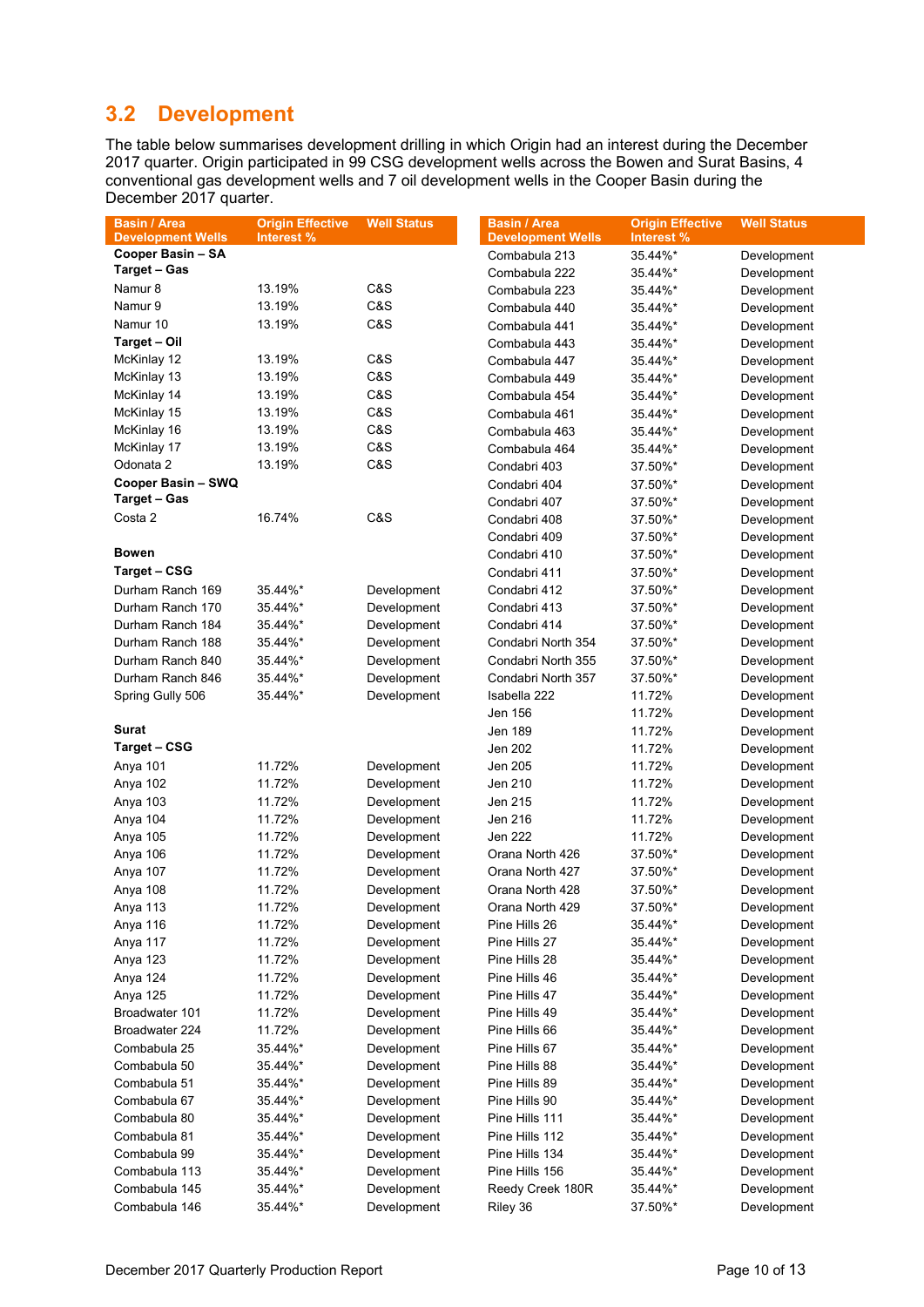| Riley 37    | 37.50%* | Development | Talinga 316 | 37.50%* | Development |
|-------------|---------|-------------|-------------|---------|-------------|
| Talinga 45  | 37.50%* | Development | Talinga 328 | 37.50%* | Development |
| Talinga 70  | 37.50%* | Development | Talinga 329 | 37.50%* | Development |
| Talinga 97  | 37.50%* | Development | Talinga 330 | 37.50%* | Development |
| Talinga 101 | 37.50%* | Development | Talinga 331 | 37.50%* | Development |
| Talinga 103 | 37.50%* | Development |             |         |             |

Note: \*denotes Origin operatorship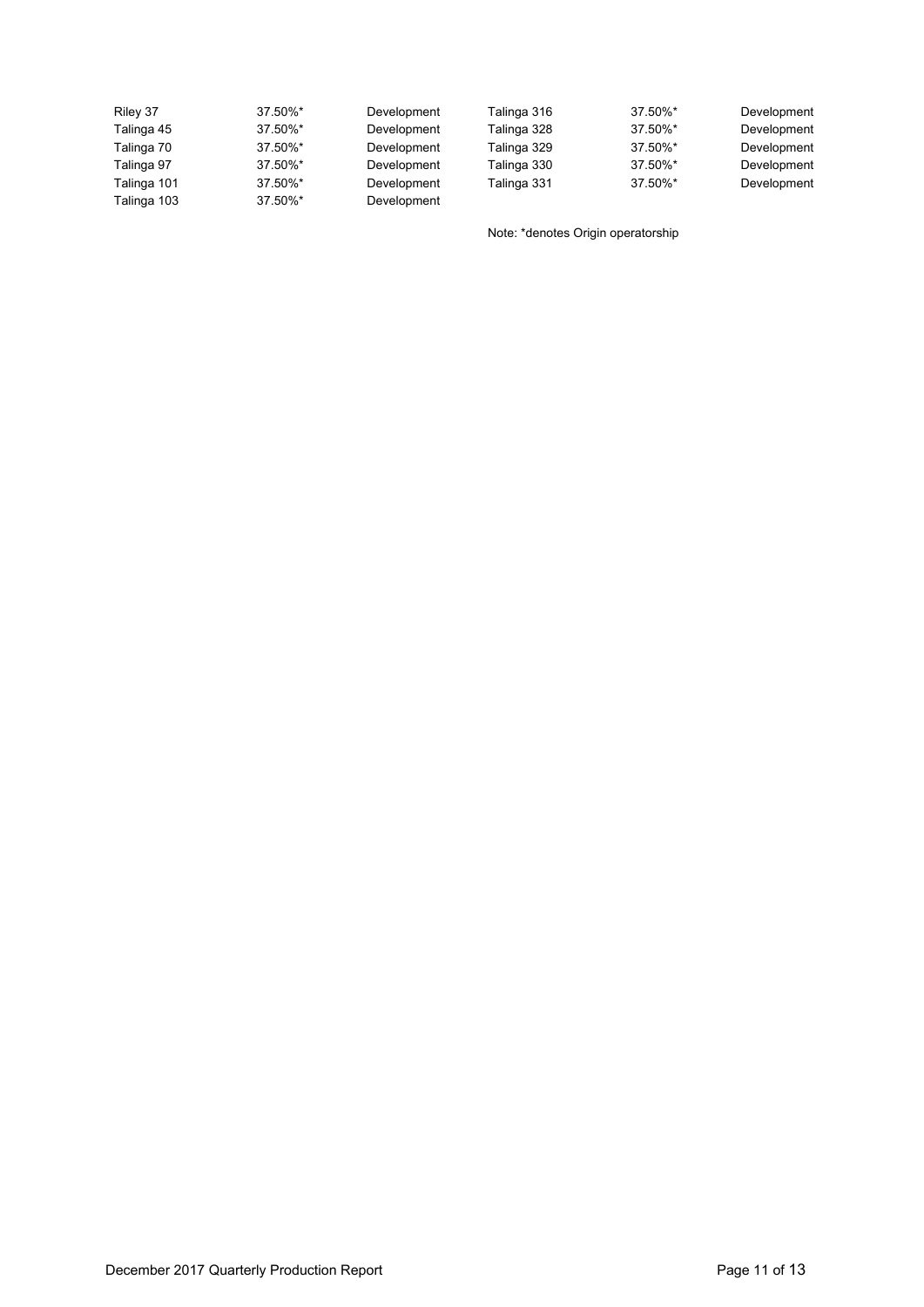## **4. EXPLORATION, EVALUATION AND CAPITAL EXPENDITURE**

The tables below include total expenditure incurred on exploration and evaluation activities and capital expenditure on development and production activities. They include expenditure committed under farm-in agreements and capitalised interest and exclude expenditure on acquisitions. Expenditure in the current financial year is preliminary and is subject to audit review.

#### **Lattice Energy**

|                        | <b>This</b><br>Quarter | <b>Previous Quarter</b> | December Qtr<br>2016 | YTD 2017/18 | <b>YTD 2016/17</b> |
|------------------------|------------------------|-------------------------|----------------------|-------------|--------------------|
| A\$m                   |                        |                         |                      |             |                    |
| Exploration/Evaluation |                        | 4                       |                      | 5           | 18                 |
| Development/PP&E       | 29                     | 31                      | 34                   | 60          |                    |
| Total                  | 30                     | 35                      | 51                   | 65          | 89                 |

#### **Other Origin Energy upstream assets**

|                                | <b>This</b><br>Quarter | <b>Previous Quarter</b> | 2016 | December Qtr YTD 2017/18 YTD 2016/17 |
|--------------------------------|------------------------|-------------------------|------|--------------------------------------|
| A\$m<br>Exploration/Evaluation |                        |                         |      |                                      |
|                                |                        |                         |      |                                      |

#### **APLNG (100%)**

The table below includes total expenditure incurred by APLNG on exploration and evaluation activities and capital expenditure on development and production activities. This does not reflect capital expenditure by Origin.

|                        | <b>This</b><br>Quarter | <b>Previous Quarter</b> | December Qtr<br>2016 | <b>YTD 2017/18</b> | <b>YTD 2016/17</b> |
|------------------------|------------------------|-------------------------|----------------------|--------------------|--------------------|
| A\$m                   |                        |                         |                      |                    |                    |
| Exploration/Evaluation | 15                     | 12                      | 10                   | 27                 | 25                 |
| Development/PP&E       | 264                    | 314                     | 333                  | 578                | 732                |
| <b>Total Capex</b>     | 279                    | 326                     | 343                  | 605                | 757                |